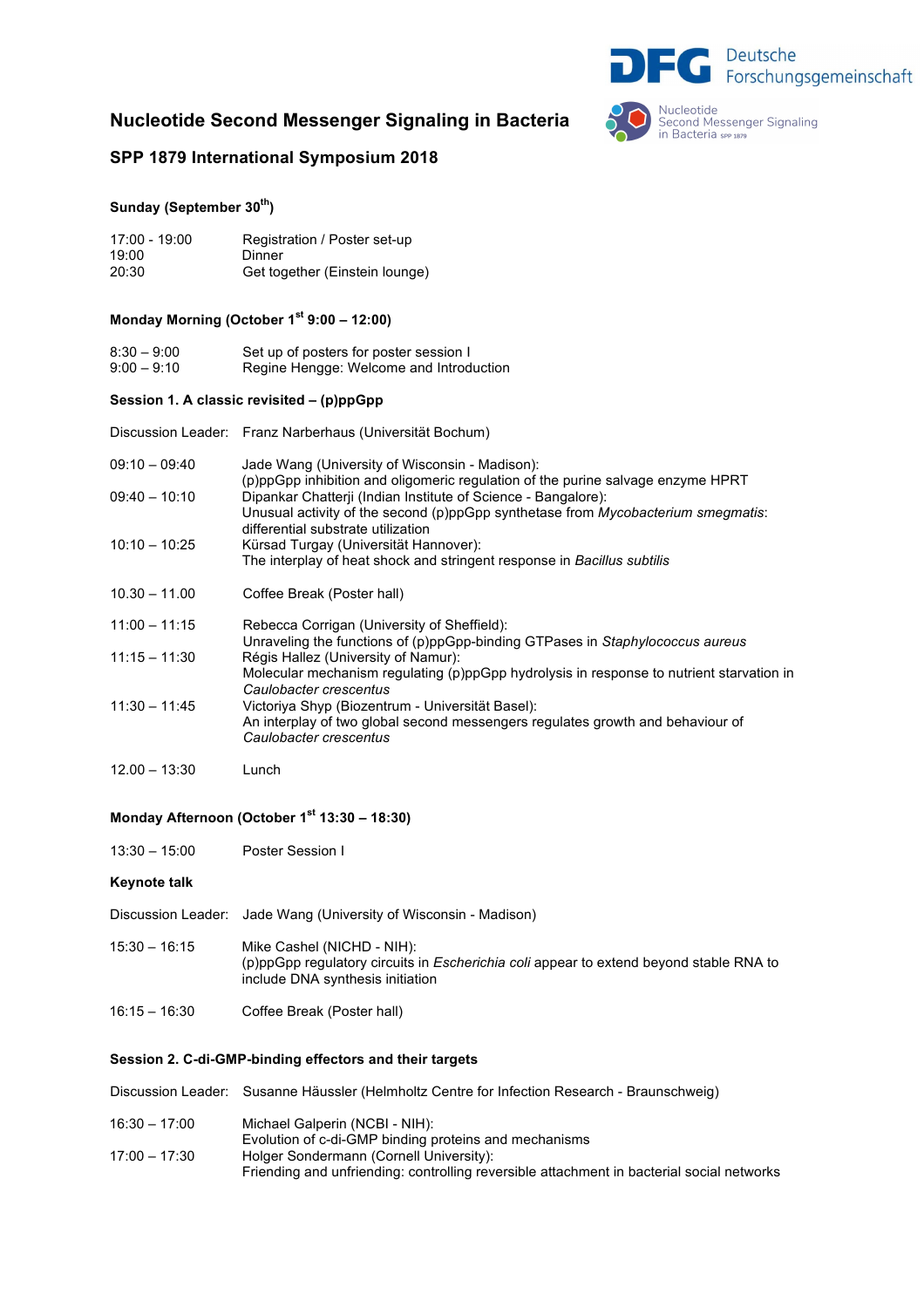| $17:30 - 17:45$ | Juan Sanjuan (CSIC - Granada):<br>Characterisation of the c-di-GMP binding domain in glycosyltransferase BgsA, responsible<br>for the synthesis of a mixed-linkage $\beta$ -glucan in Sinorhizobium meliloti |
|-----------------|--------------------------------------------------------------------------------------------------------------------------------------------------------------------------------------------------------------|
| $17:45 - 18:15$ | Lotte Søgaard-Andersen (Max Planck Institute - Marburg):<br>Identification of an essential ribbon-helix-helix proteins, a novel c-di-GMP effector in<br>Myxococcus xanthus                                   |
| $18:15 - 18:30$ | Tom Landgraf (Goethe-Universität Frankfurt):<br>NMR screening of RNA secondary structure and binding of c-di-GMP to the Cd1 riboswitch                                                                       |
| 19:00           | Dinner / Set up of posters for poster session II                                                                                                                                                             |
| 20:30           | Get together (Einstein lounge)                                                                                                                                                                               |

## **Tuesday morning (October 2nd 9:00 – 12:00)**

### **Session 3. Local c-di-GMP signaling**

|  | Discussion Leader: Lotte Søgaard-Andersen (Max Planck Institute - Marburg) |
|--|----------------------------------------------------------------------------|
|  |                                                                            |

- 09:00 09:30 Regine Hengge (Humboldt Universität zu Berlin): High specificity local c-di-GMP signaling by multiple diguanylate cyclases and phosphodiesterase in *Escherichia coli* 09:30 – 10:00 Karin Sauer (Binghamton University): SicA-dependent c-di-GMP signaling in *Pseudomonas aeruginosa* drug tolerance 10:00 – 10:15 Kai Thormann (Universität Gießen): Polar localization of PdeB, a key phosphodiesterase in regulating motility of *Shewanella putrefaciens* in response to environmental cues
- 10.30 11.00 Coffee Break (Poster hall)

#### **Session 4. Sensory input into c-di-GMP signaling**

| $11:00 - 11:30$ | Lars Dietrich (Columbia University):                                                                   |
|-----------------|--------------------------------------------------------------------------------------------------------|
|                 | c-di-GMP-dependent regulation links metabolic status to multicellular organization during              |
|                 | Pseudomonas aeruginosa biofilm growth                                                                  |
| $11:30 - 11:45$ | Serena Rinaldo (Sapienza University Rome):                                                             |
|                 | Sensing L-arginine in Pseudomonas aeruginosa: a novel link between c-di-GMP and central<br>metabolism? |
| 11:45 – 12:00   | Nicole Frankenberg-Dinkel (Technische Universität Kaiserslautern):                                     |
|                 | The role of the c-di-GMP-specific phosphodiesterase NbdA in biofilm dispersal of                       |
|                 | Pseudomonas aeruginosa                                                                                 |
|                 |                                                                                                        |

12:00 – 13:00 Lunch

## **Tuesday Afternoon (October 2nd 13:00 – 17:30)**

13:00 – 14:30 Poster Session II

#### **Session 4. Physiology of c-di-GMP signaling**

Discussion Leader: Jörg Stülke (Universität Göttingen)

- 14:30 15:00 Jake Malone (John Innes Centre Norwich): C-di-GMP control of mRNA translation via ribosomal modification 15:00 – 15:30 Andrew Lovering (University of Birmingham) & Liz Sockett (University of Nottingham): GGDEF-mediated control of the predatorys lifecycle of *Bdellovibrio bacteriovorus*
- 15:30 16:00 Coffee Break (Poster hall)
- 16:00 16:30 Fitnat Yildiz (University of California Santa Cruz): Toggling the switch: c-di-GMP regulates extension/retraction dynamics of *Vibrio cholera*  MSHA pili 16:30 – 17:00 Chris Waters (Michigan State University): Cyclic di-nucleotide signaling in *Vibrio cholerae*